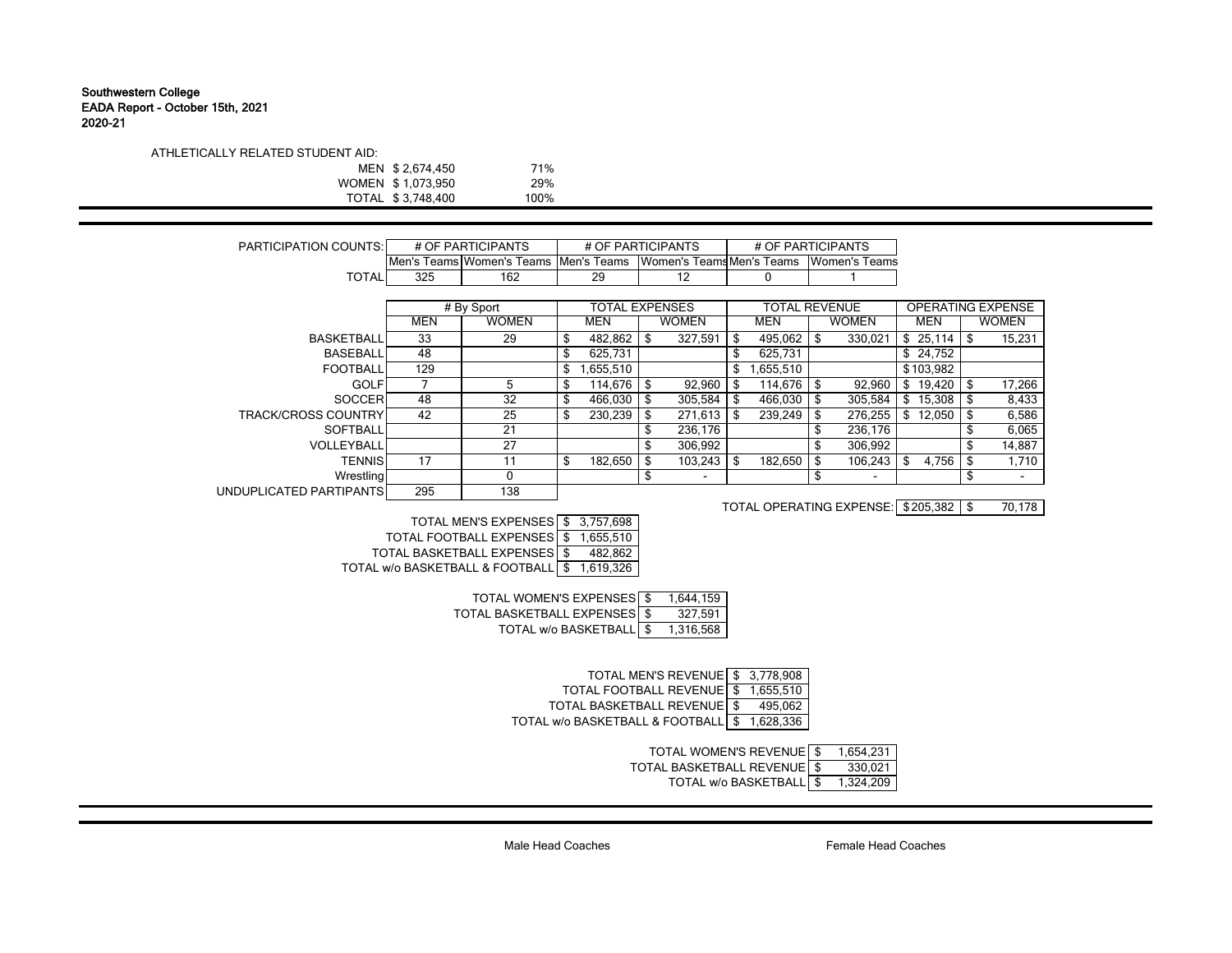|                                 |         |         |       |       |         |         |       |       | Total   |
|---------------------------------|---------|---------|-------|-------|---------|---------|-------|-------|---------|
|                                 |         |         |       |       |         |         |       |       | Head    |
| HEAD COACHES (MEN'S TEAMS):     | Team/FT | Team/PT | SC/FT | SC/PT | Team/FT | Team/PT | SC/FT | SC/PT | Coaches |
| <b>BASKETBALL</b>               |         |         |       |       |         |         |       |       |         |
| <b>CROSS COUNTRY/TRACK</b>      |         |         |       |       |         |         |       |       |         |
| <b>FOOTBALL</b>                 |         |         |       |       |         |         |       |       |         |
| <b>TENNIS</b>                   |         |         |       |       |         |         |       |       |         |
| <b>GOLF</b>                     |         |         |       |       |         |         |       |       |         |
| <b>SOCCER</b>                   |         |         |       |       |         |         |       |       |         |
| <b>BASEBALL</b>                 |         |         |       |       |         |         |       |       |         |
| <b>TOTAL COACHING POSITIONS</b> |         |         |       |       |         |         |       |       | 8       |

|                                      |         |         | Male Head Coaches |       |         |         |       |       |                          |
|--------------------------------------|---------|---------|-------------------|-------|---------|---------|-------|-------|--------------------------|
| <b>HEAD COACHES (WOMEN'S TEAMS):</b> | Team/FT | Team/PT | SC/FT             | SC/PT | Team/FT | Team/PT | SC/FT | SC/PT | Total<br>Head<br>Coaches |
| <b>BASKETBALL</b>                    |         |         |                   |       |         |         |       |       |                          |
| <b>CROSS COUNTRY/TRACK</b>           |         |         |                   |       |         |         |       |       |                          |
| <b>TENNISI</b>                       |         |         |                   |       |         |         |       |       |                          |
| <b>GOLF</b>                          |         |         |                   |       |         |         |       |       |                          |
| SOCCERI                              |         |         |                   |       |         |         |       |       |                          |
| <b>SOFTBALL</b>                      |         |         |                   |       |         |         |       |       |                          |
| VOLLEYBALL                           |         |         |                   |       |         |         |       |       |                          |
| WRESTLING                            |         |         |                   |       |         |         |       |       | -0                       |
| <b>TOTAL COACHING POSITIONS</b>      | ົ       |         | 6                 |       | ◠       |         | c     |       | 8                        |

## HEAD COACHES' SALARIES: Men's Teams Women's Teams

| Avg annual institutional salary per head        |        |               |
|-------------------------------------------------|--------|---------------|
| coaching position (for coaching duties only) \$ | 35,373 | 28,669<br>-\$ |
| # of head coaching positions used to            |        |               |
| calculate the average                           |        |               |
| Avg annual institutional salary per full-time   |        |               |
| equivalent (FTE) \$                             | 47,164 | 38,225        |
| Sum of FTE positions used to calculate the      |        |               |
| average                                         | 6      | 6             |

|                                  |         |         | Male Assistant Coaches |       |         |         |       |       |                               |
|----------------------------------|---------|---------|------------------------|-------|---------|---------|-------|-------|-------------------------------|
| ASSISTANT COACHES (MEN'S TEAMS): | Team/FT | Team/PT | SC/FT                  | SC/PT | Team/FT | Team/PT | SC/FT | SC/PT | Total<br>Assistant<br>Coaches |
| <b>BASKETBALL</b>                |         |         |                        |       |         |         |       |       |                               |
| <b>CROSS COUNTRY/TRACK</b>       |         |         |                        |       |         |         |       |       |                               |
| <b>FOOTBALL</b>                  |         |         |                        |       |         |         |       |       |                               |
| <b>TENNIS</b>                    |         |         |                        |       |         |         |       |       |                               |
| <b>GOLF</b>                      |         |         |                        |       |         |         |       |       |                               |
| SOCCER                           |         |         |                        |       |         |         |       |       |                               |
| <b>BASEBALL</b>                  |         |         |                        |       |         |         |       |       |                               |
| <b>TOTAL COACHING POSITIONS</b>  | 3       |         |                        | 11    |         |         |       |       | 15                            |